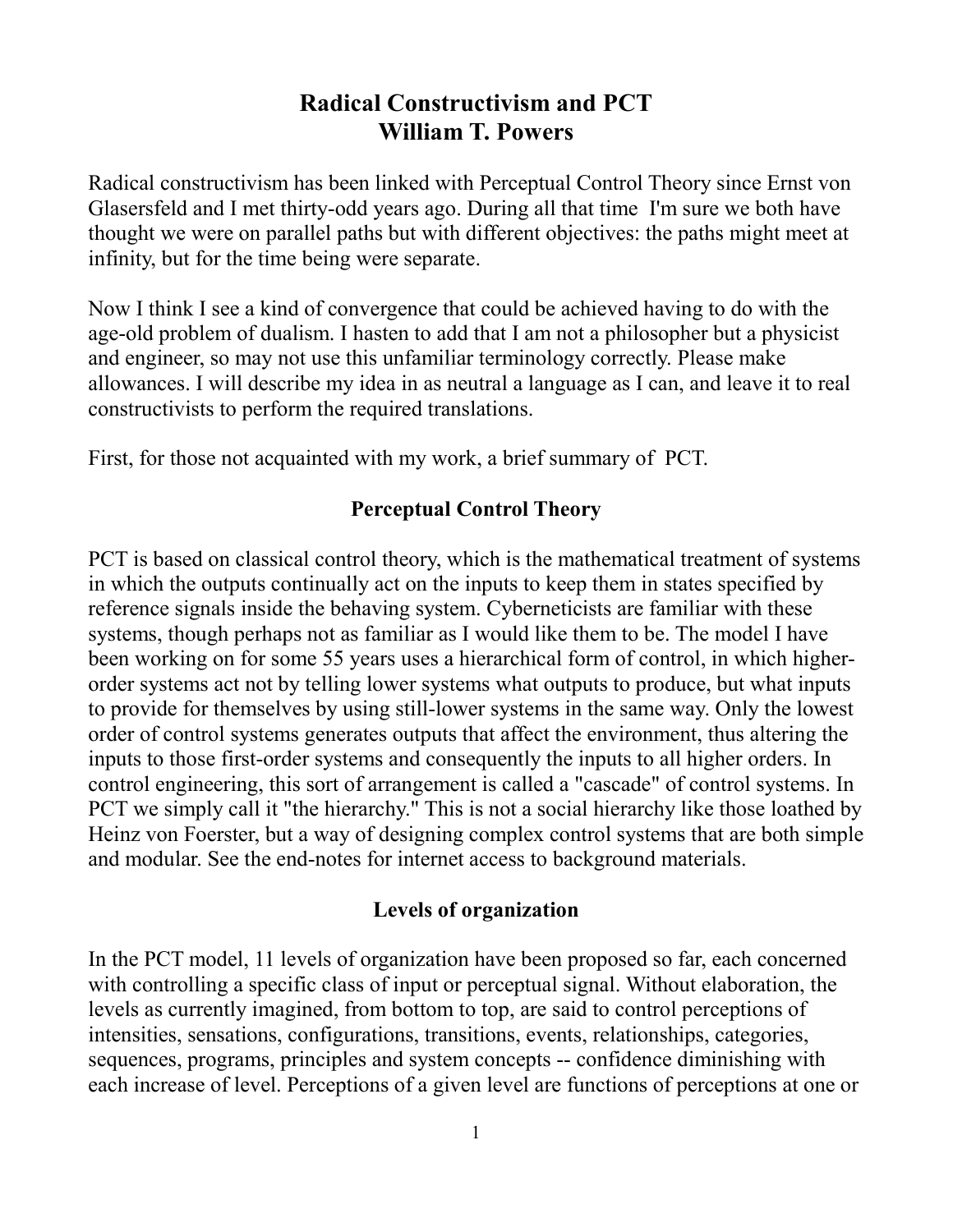more lower levels, and control of perceptions of a given level is achieved by specifying reference conditions for some set of control systems of lower level.

Note that the term "perception" is used here in a generic way, applying to any afferent signal in the nervous system at any stage of processing after the initial sensory event. Perceptions are "constructed" at every level, even the first: the magnitude of a raw sensory signal depends on many local physical variables, being a function of them but not a representation of any one of them. In general, every level of perception is a neurally constructed function of multiple perceptions at lower levels. The relationship of these perceptions to entities in the world outside, if any, is probably not knowable. As von Glasersfeld has remarked, the brain is not the black box; the environment is.

The principle of hierarchical control is more important than the particular identifications of levels of control, which is a subject for experimental investigation. The levels were proposed to show how a fairly complete model might be constructed to encompass all aspects of human behavior and experience from the most concrete to the most abstract, and how the abstract aspects of experience might be controllable through the use of progressively less-abstract control processes. PCT provides a continuous path from thought to action, and explains goal-seeking at many different levels at the same time. Whether it does so correctly has yet to be determined.

### **Reorganization: PCT's theory of learning**

The other main division of PCT is reorganization theory, which replaces the concept of reinforcement introduced by Thorndike and elaborated by Skinner.

Reinforcement theory says that when a response in the presence of some set of stimuli produces a consequence beneficial to the organism, the probability of generating that same behavior is increased; this process, repeated, eventually brings that behavior under stimulus control, as radical behaviorists put it.

Reorganization theory is essentially the mirror image of reinforcement theory. Under reorganization theory, the assumption is that changes of brain organization begin to occur when there is a lack of something that behaviorists would call a reinforcer: food, water, warmth, comfort, and so on. When a behavioral organization is found that tends to supply what is lacking (or remove what is not beneficial), the rate of change of organization is slowed. The result is that when the lack (or excess) is essentially erased, reorganization will cease, leaving a new organization of behavior in place. This is essentially the same as W. Ross Ashby's (1953) idea of "superstability." It was adopted in the first paper introducing the ideas that led to PCT (Powers, Clark, & Macfarland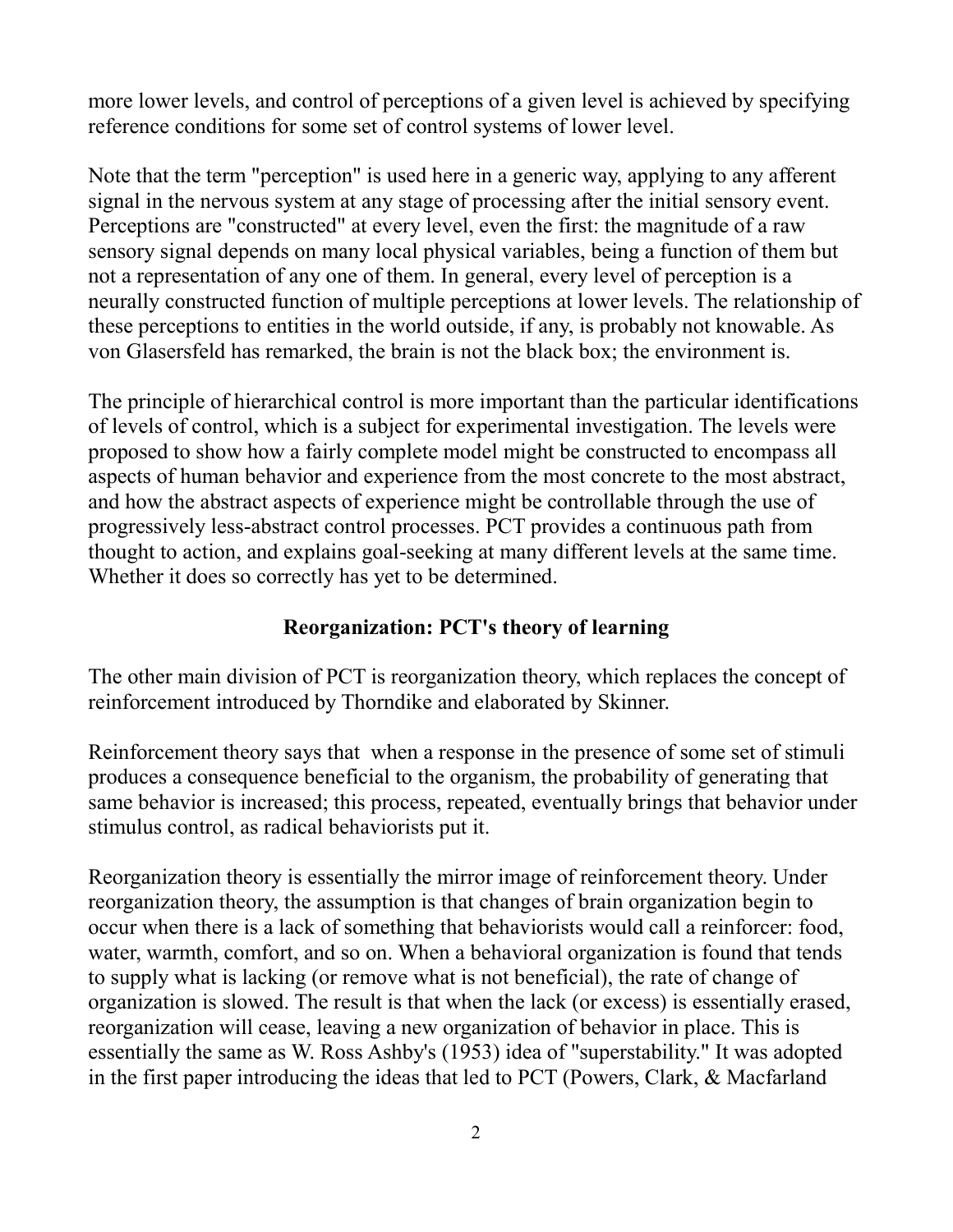1960), although at that time it seemed a bit far-fetched since there was no known algorithm by which reorganization could work efficiently enough to be of use during a single lifetime. Twenty years later a successful algorithm was found in a book on the gradient-climbing behavior of E. coli, and became part of the array of PCT's demonstrations of principle.

#### **The Method of Levels**

As PCT was developed in the 1950s and 1960s, some tentative applications were envisioned, including a novel (though not totally original) approach to psychotherapy. This is the branch that is of interest here, because it deals with the relationship of consciousness or awareness to the operation of this quite mechanistic naive-realist model. This bears on what we mean when we speak of the observer and the observed. The concept of levels of perception is integral to the method of levels, and also, I will propose without much further ado, to the question of dualism.

At the core of the method of levels, or MOL, is a phenomenon of awareness. It is possible, while thinking about and discussing some topic, to have thoughts occurring in the background not about that topic but about the thoughts and the discussion, such as "I'm not explaining this very well." It occurred to me and a friend, long ago, that this foreground-background phenomenon might have something to do with levels of control or at least levels of perception. Kirk Sattley and I proceeded to explore this phenomenon, taking turns with one introspecting and the other listening and questioning, to see if there was more than one level involved. There was. But the most interesting side-effect was that when pursued for as many levels as could be found, the result was a most peaceful state of mind and an apparent dissociation from the operation of the hierarchy. I think that is the state that has been called, in more recent years, "mindful awareness."

This may be sufficient for some readers to jump ahead to ideas about the observer and the observed, but I shall plod on. One of the properties of awareness that appears quickly during an MOL session is its mobility. The content of awareness changes rather quickly and easily from one topic to another, and also from one level of perception to another (from the abstract to the concrete and back). And as the objects of awareness change, it becomes quite obvious that one's emotional state and viewpoint also change, sometimes radically and dramatically. It's not just that one attends to one part of the perceptual world or another; it seems also that one occupies or identifies with one part of the brain's hierarchy or another, from which to view each new set of perceptions. The process of exploring further and further into the background thoughts has been likened to walking up a staircase backwards. One can see where one has been, but not where one is going.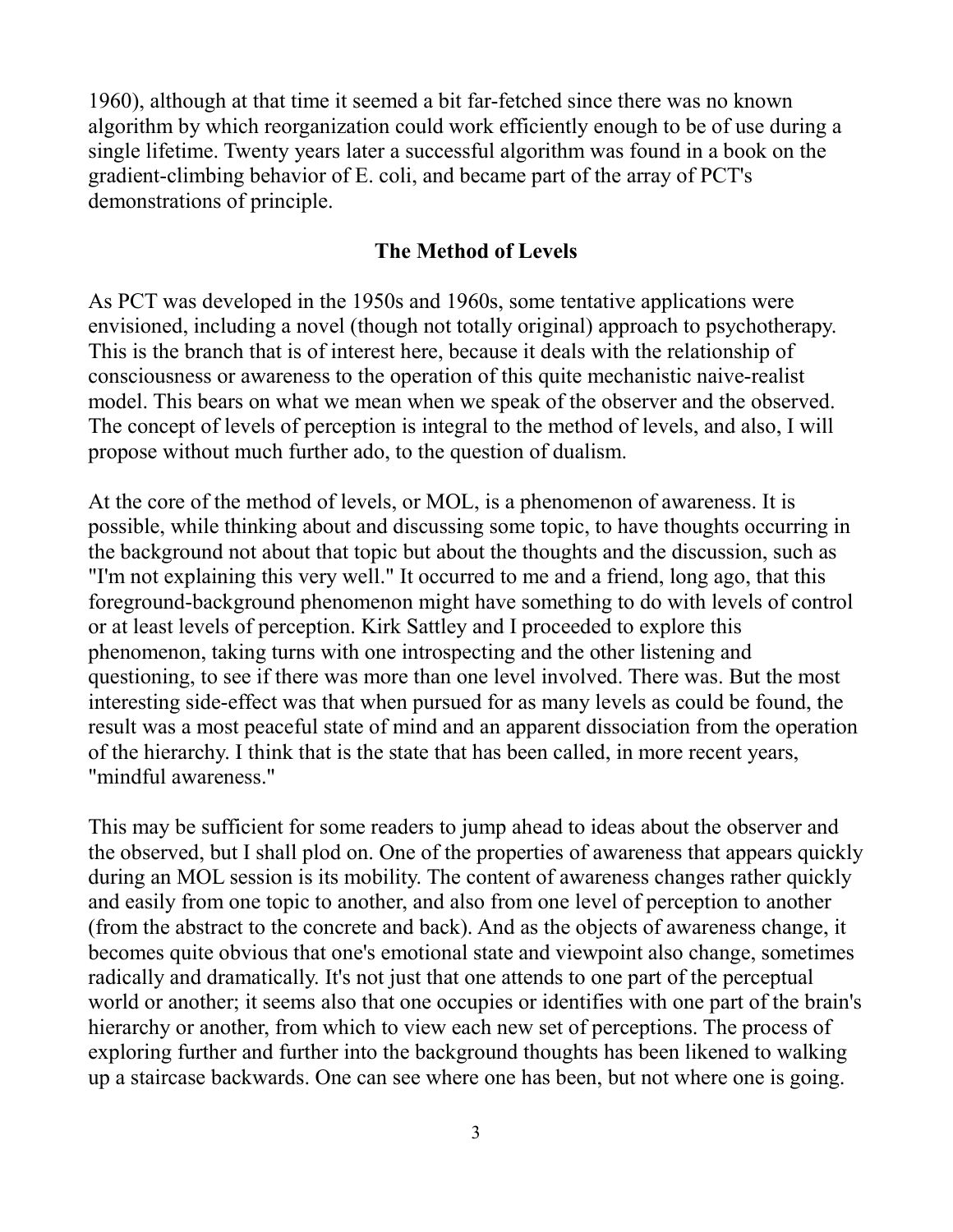And to see the step now being occupied, it is necessary to move one step higher and observe the place just vacated.

While there is a definite lack of scientific rigor in these images, behind them are some quite definite and reproducible observations. We now get a picture of multiple levels of perception and control, with this unexplained phenomenon called awareness moving, like a ghost in the machine, from one position to another, horizontally or vertically. And during this process, the person doing the inner explorations encounters, from time to time, attitudes and feelings that form what we commonly call a Self.

One of my colleagues who went through these explorations found (with the aid of a Qsort and a factor analysis) that inside him was a youthful brash graduate student, a nurturing mother, and a macho, tough-guy father, each one seeing the world in a different way and having different kinds of goals. The MOL style of exploration led to a peculiar sort of experience in which this person was telling me about these different selves and their characteristics, without apparently being any one of them.

We have suddenly arrived at the point of this essay. During this exploration, it was clear that there was an Observer Self who merely observed and reported on each of the other Selves and their relationship to the world and other people. With regard to those other selves, dualism is clearly evident. A particular self being Observed is the observer, the perceptual signals representing everything else are the observed. And somewhere in the background is the "real" Observer Self, watching the other self and the world it is interacting with, but totally unaware of its own point of view. The true Observer Self can be aware of everything else, but not of itself.

That conclusion is partly experiential and partly a result of observing someone else doing this sort of exploration. It seems that the world of the Observer Self is monistic, for there is only the Observed to be aware of. But among the objects of observation is a different sort of self that can be observed, reported on, and described -- and that sort of self is in a dualistic relationship to its world: the observer can be seen clearly as something distinct from the observed -- but only because the true Observer Self can see both.

In PCT, we have developed many working computer models to demonstrate principles and underlying relationships (Powers, 2008). These models propose a hierarchy of control inside an organism, interacting with an environment that is described by the models normally used in the physical sciences. So the models, like most models in the physical sciences, are purely dualistic: there is an active system sensing and acting upon an environment that is distinct from the system. In the background, however, there is